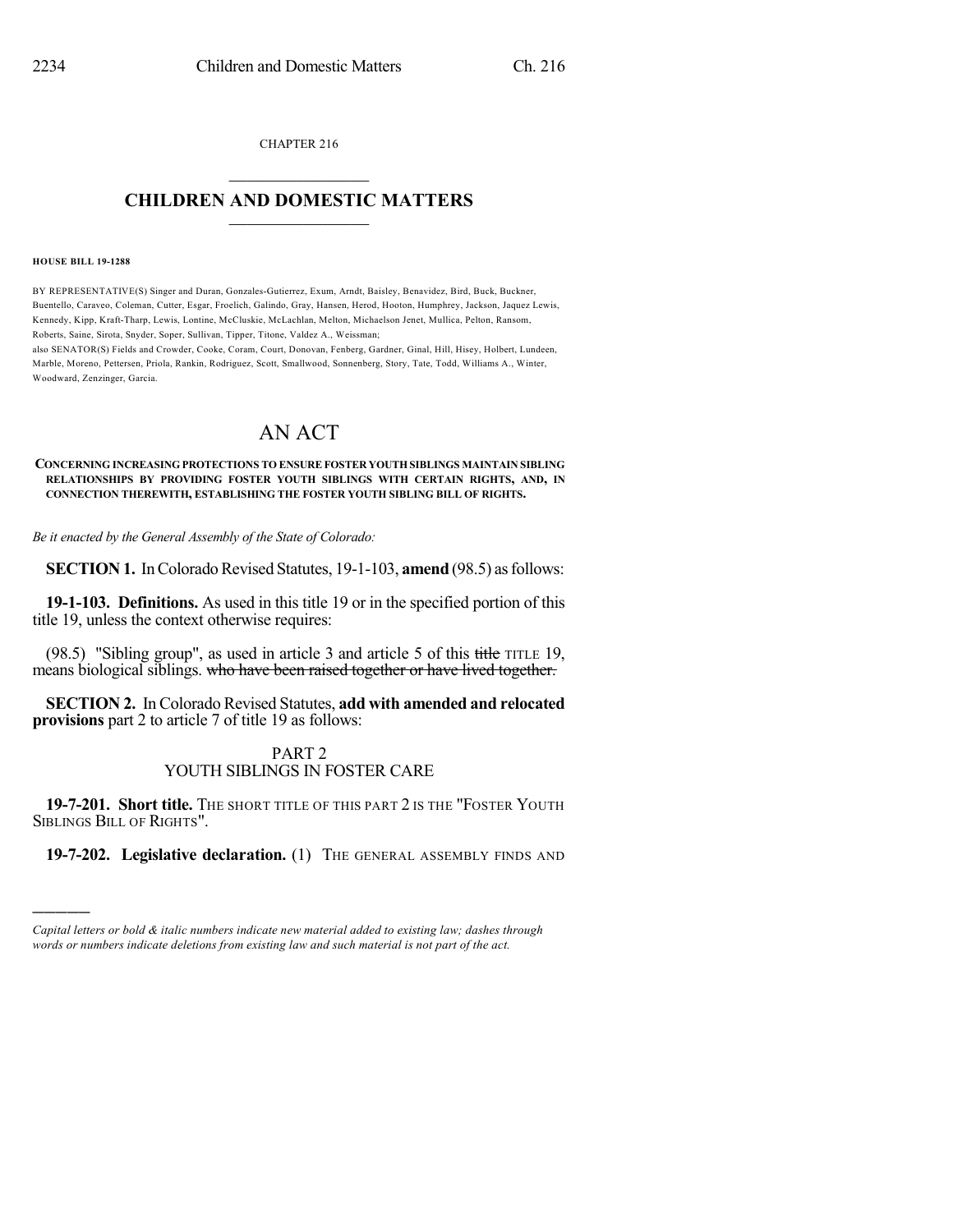DECLARES THAT IT IS BENEFICIAL FOR A YOUTH PLACED IN FOSTER CARE TO BE ABLE TO CONTINUE RELATIONSHIPS WITH THE YOUTH'S SIBLINGS, REGARDLESS OF AGE, SO THAT SIBLINGS MAY SHARE THEIR STRENGTHS AND ASSOCIATION IN THEIR EVERYDAY AND OFTEN COMMON EXPERIENCES.

(2) THE GENERAL ASSEMBLY FURTHER FINDS AND DECLARES THAT IT IS THE RESPONSIBILITY OF ALL ADULTS INVOLVED IN A YOUTH'S LIFE, INCLUDING BUT NOT LIMITED TO COUNTY DEPARTMENTS, PARENTS, FOSTER PARENTS, GUARDIANS AD LITEM, COURT-APPOINTED SPECIAL ADVOCATES, NEXT OF KIN, TREATMENT PROVIDERS, AND OTHERS, TO SEEK OPPORTUNITIES TO FOSTER THOSE SIBLING RELATIONSHIPS TO PROMOTE CONTINUITY AND HELP TO SUSTAIN FAMILY RELATIONSHIPS.

(3) BECAUSE THE NUMBER OF FAMILY FOSTER HOMES IN COLORADO IS OFTEN INSUFFICIENT TO MEET THE NEEDS OF YOUTH, INCLUDING SIBLING GROUPS, IT IS, THEREFORE, COLORADO'S GOAL TO CONTINUE TO RECRUIT FOSTER FAMILIES AND BUILD RESOURCES SUFFICIENT TO MEET THIS NEED.

**19-7-203. Foster care sibling rights.** (1) SIBLING YOUTH IN FOSTER CARE, EXCEPT YOUTH IN THE CUSTODY OF THE DIVISION OF YOUTH SERVICES CREATED PURSUANT TO SECTION 19-2-203 OR A STATE HOSPITAL FOR PERSONS WITH MENTAL HEALTH DISORDERS, SHALL ENJOY THE FOLLOWING RIGHTS, UNLESS THEY ARE NOT IN THE BEST INTERESTS OF EACH SIBLING, REGARDLESS OF WHETHER THE PARENTAL RIGHTS OF ONE OR MORE OF THE FOSTER YOUTH'S PARENTS HAVE BEEN TERMINATED:

(a) TO BE PLACED IN FOSTER CARE HOMES WITH THE YOUTH'S SIBLINGS, WHEN IT IS IN THE BEST INTERESTS OF EACH SIBLING AND WHEN THE COUNTY DEPARTMENT LOCATES AN APPROPRIATE, CAPABLE, WILLING, AND AVAILABLE JOINT PLACEMENT FOR THE YOUTH SIBLINGS, IN ORDER TO SUSTAIN FAMILY RELATIONSHIPS, PURSUANT TO SECTIONS 19-3-213 (1)(c), 19-3-500.2, 19-3-507 (1)(b), 19-3-508 (1)(c), 19-3-605 (2), AND 19-5-207.3 (2);

(b) TO BE PLACED IN CLOSE GEOGRAPHICAL DISTANCE TO THE YOUTH'S SIBLINGS IN ORDER TO PROMOTE CONTINUITY IN THE SIBLINGS' RELATIONSHIP;

(c) TO OBTAIN TEMPORARY RESPITE PLACEMENTS TOGETHER, WHEN POSSIBLE;

(d) TO BE PLACED WITH FOSTER PARENTS, PLACED WITH POTENTIAL ADOPTIVE PARENTS, AND ASSIGNED TO CHILD WELFARE CASEWORKERS WHO HAVE BEEN PROVIDED WITH TRAINING ON THE IMPORTANCE OF SIBLING RELATIONSHIPS;

(e) TO BE PROMPTLY NOTIFIED, AS PERMITTED PURSUANT TO STATE OR FEDERAL LAW, ABOUT CHANGES IN SIBLING PLACEMENT, CATASTROPHIC EVENTS, OR OTHER CIRCUMSTANCES, INCLUDING BUT NOT LIMITED TO NEW PLACEMENTS, SIGNIFICANT LIFE EVENTS, AND DISCHARGE FROM FOSTER CARE;

(f) TO BE INCLUDED IN PERMANENCY PLANNING DISCUSSIONS OR MEETINGS FOR SIBLINGS, IF APPROPRIATE;

(g) TO MAINTAIN FREQUENT AND MEANINGFUL CONTACT WITH THE YOUTH'S SIBLINGS PURSUANT TO SECTION 19-7-204 (2), IF PLACEMENT TOGETHER IS NOT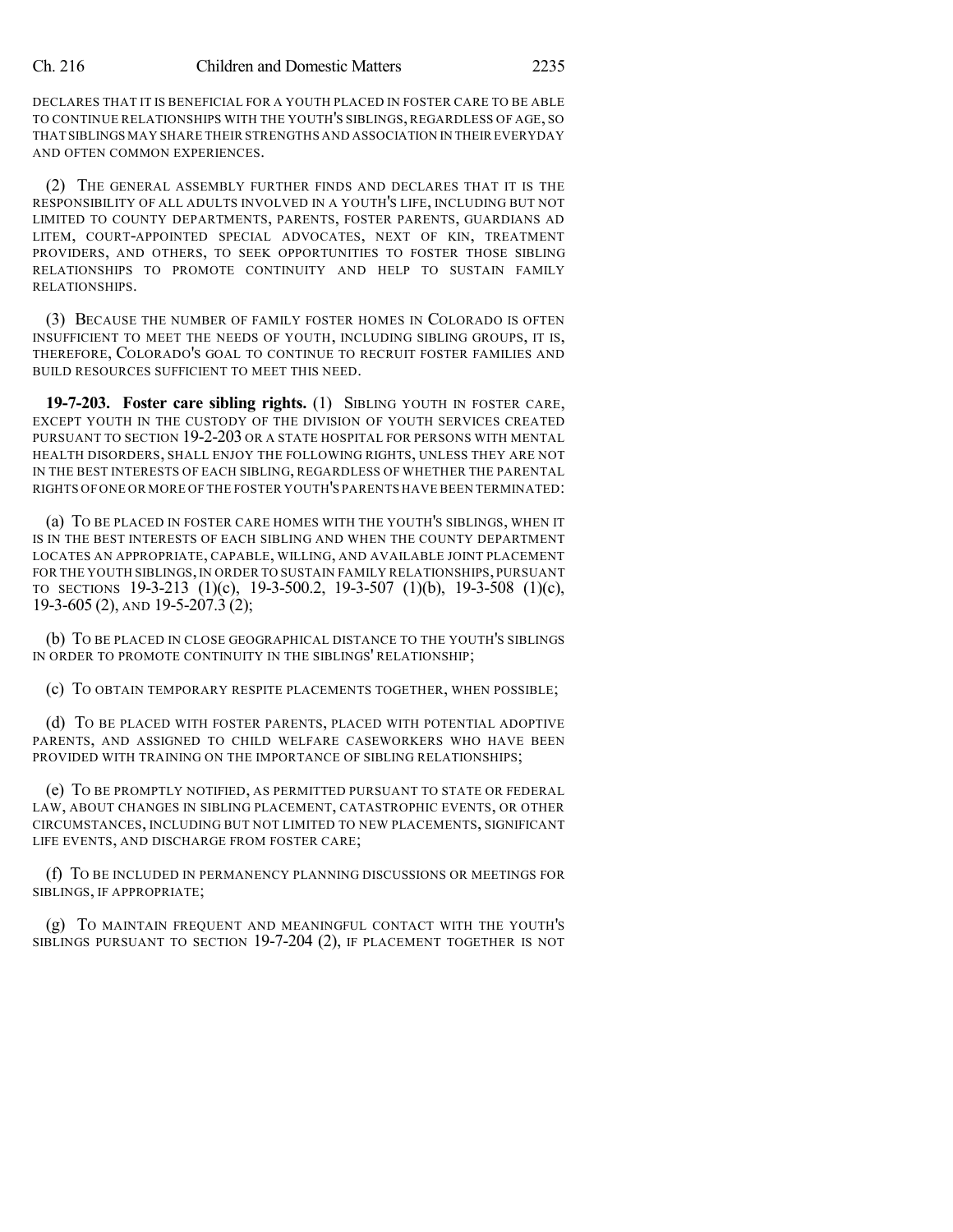POSSIBLE;

(h) TO BE ACTIVELY INVOLVED IN EACH OTHER'S LIVES AND SHARE CELEBRATIONS, IF THE SIBLINGS CHOOSE TO DO SO, INCLUDING BUT NOT LIMITED TO BIRTHDAYS,GRADUATIONS,HOLIDAYS,SCHOOL AND EXTRACURRICULAR ACTIVITIES, CULTURAL CUSTOMS IN THE SIBLINGS'NATIVE LANGUAGE, AND OTHER MILESTONES;

(i) TO ANNUALLY RECEIVE CONTACT INFORMATION FOR ALL SIBLINGS IN FOSTER CARE, WHICH MAY INCLUDE A TELEPHONE NUMBER, ADDRESS, SOCIAL MEDIA ACCOUNTS, AND E-MAIL ADDRESS, UNLESS A FOSTER PARENT HAS REQUESTED THE FOSTER PARENT'S IDENTIFIABLE INFORMATION NOT BE DISCLOSED PURSUANT TO SECTION  $19-1-303$   $(2.7)(a)$ , and to receive updated photos of siblings REGULARLY BY MAIL OR E-MAIL, AS APPROPRIATE;

(j) TO HAVE MORE PRIVATE OR LESS RESTRICTIVE COMMUNICATION WITH SIBLINGS AS COMPARED TO COMMUNICATION WITH OTHERS WHO ARE NOT SIBLINGS;

(k) TO BE PROVIDED WITH AN EXPLANATION IF CONTACT WITH A SIBLING IS RESTRICTED OR DENIED, AS PERMITTED PURSUANT TO STATE OR FEDERAL LAW;

(l) TO EXPECT THAT THE YOUTH'S GUARDIAN AD LITEM ADVOCATE ON BEHALF OF THE YOUTH FOR FREQUENT CONTACT AND VISITS WITH SIBLINGS, UNLESS THE GUARDIAN AD LITEM DETERMINES THROUGH THE GUARDIAN AD LITEM'S INDEPENDENT INVESTIGATION THAT THE CONTACT IS NOT IN THE BEST INTERESTS OF THE YOUTH;

(m) TO HAVE CONTACT WITH SIBLINGS ENCOURAGED IN ANY ADOPTIVE OR GUARDIANSHIP PLACEMENT; AND

(n) TO RECEIVE AN AGE-APPROPRIATE AND DEVELOPMENTALLY APPROPRIATE DOCUMENT FROM THE DEPARTMENT OF HUMAN SERVICES SETTINGFORTH THE RIGHTS DESCRIBED IN THIS SECTION:

(I) WITHIN THIRTY DAYS OF THE DATE OF ANY PLACEMENT OR ANY CHANGE IN PLACEMENT;

(II) ON EACH OCCASION THAT A YOUTH'S CASE PLAN IS MODIFIED;

(III) AT EACH PLACEMENT WHERE THE YOUTH RESIDES; AND

(IV) ON AT LEAST AN ANNUAL BASIS.

(2) ADULT SIBLINGS OF YOUTH IN FOSTER CARE HAVE THE RIGHT TO BE CONSIDERED AS FOSTER CARE PROVIDERS, ADOPTIVE PARENTS, AND RELATIVE CUSTODIANS FOR THEIR SIBLINGS, IF THEY CHOOSE TO DO SO.

**19-7-204. [Formerly 19-1-128] Foster care sibling visits- contact plan - rules - definition.** (1) THE DEPARTMENT OF HUMAN SERVICES SHALL PROVIDE INFORMATION ON SIBLING CONTACT IN THE VISITATION PLAN FOR A YOUTH. IN DOING SO, THE YOUTH SHALL BE CONSULTED ABOUT THE YOUTH'S WISHES AS TO SIBLING CONTACT.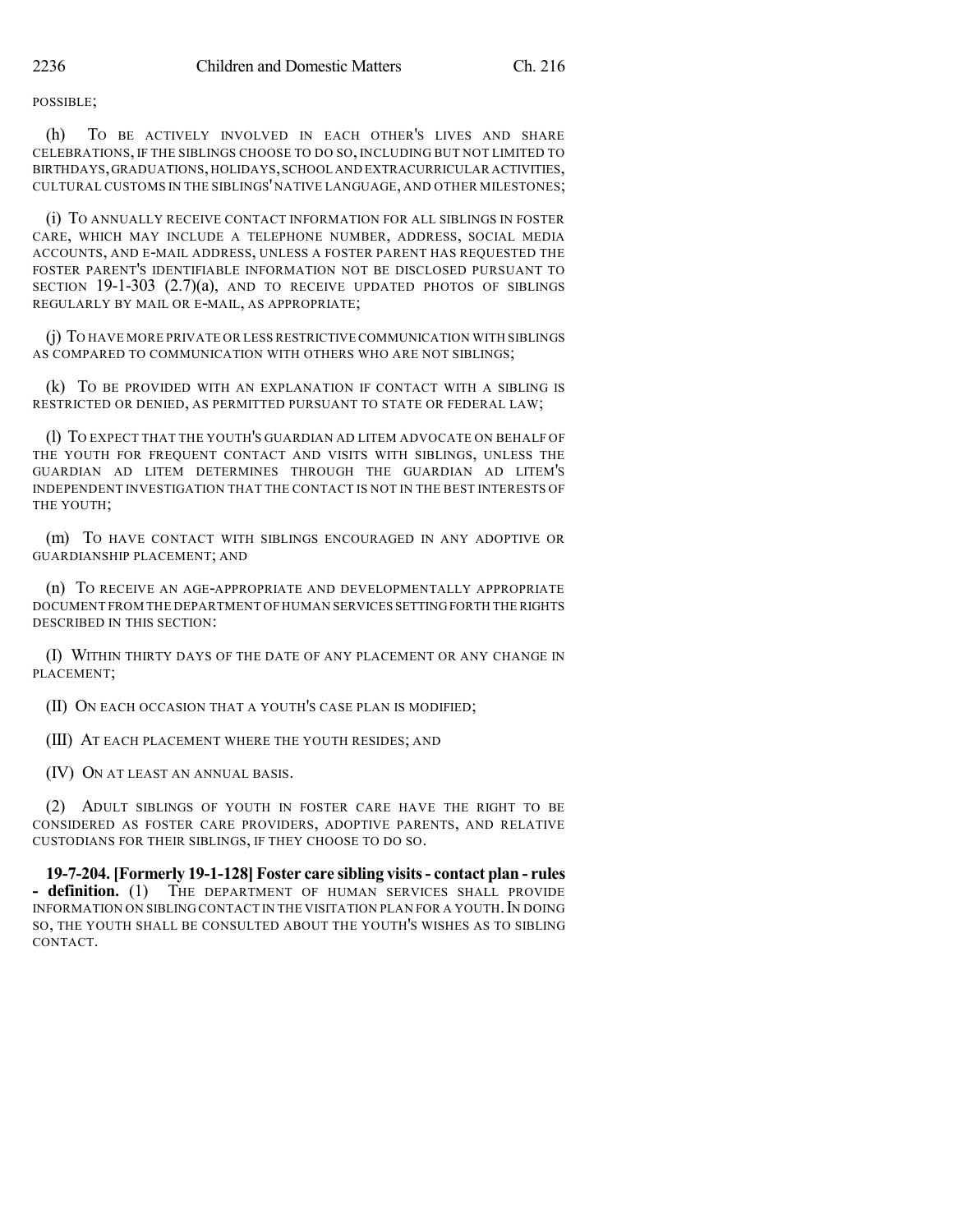(2) AS WRITTEN IN THE VISITATION PLAN, THE DEPARTMENT OF HUMAN SERVICES SHALL, IF IT IS IN THE BEST INTERESTS OF EACH SIBLING:

(a) PROMOTE FREQUENT CONTACT BETWEEN SIBLINGS IN FOSTER CARE, WHICH MAY INCLUDE TELEPHONE CALLS, TEXT MESSAGES, SOCIAL MEDIA, VIDEO CALLS, AND IN-PERSON VISITS;

(b) CLARIFY THAT SIBLING CONTACT SHOULD NOT BE LIMITED IN TIME OR DURATION TO PERIODS OF PARENTAL CONTACT;

(c) CLARIFY THAT RESTRICTION OF SIBLING VISITS SHOULD NOT BE A CONSEQUENCE FOR BEHAVIORAL PROBLEMS. VISITS SHOULD ONLY BE RESTRICTED IF CONTRARY TO THE BEST INTERESTS OF A SIBLING.

(d) ENSURE TIMING AND REGULARLY SCHEDULED SIBLING VISITS ARE OUTLINED IN CASE PLANS BASED ON INDIVIDUAL CIRCUMSTANCES AND NEEDS OF THE YOUTH.

 $(1)$  (3) If a child YOUTH in foster care and his or her sibling mutually request REQUESTS an opportunity to visit each other A SIBLING, the county department that has legal custody of the child YOUTH shall arrange the visit within a reasonable amount of time and document the visit.

 $(2)$  (4) If a child YOUTH in foster care and his or her sibling mutually request REQUESTS an opportunity to visit each other A SIBLING on a regular basis, the county department that has legal custody of the child YOUTH shall arrange the visits and ensure that the visits occur with sufficient frequency and duration to promote continuity in the siblings' relationship.

 $(3)$  (5) If, in arranging sibling visits pursuant to this section, a county department determines that a requested visit between the siblings would not be in the best interests of one or both of the siblings, the county department shall deny the request, and document its reasons for making the determination, AND PROVIDE THE SIBLINGS WITH AN EXPLANATION FOR THE DENIAL, AS PERMITTED UNDER STATE AND FEDERAL LAW. In determining whether a requested visit would be in the best interests of one or both of the siblings, the county department shall ascertain whether there is pending in any jurisdiction a criminal action in which either of the siblingsis either a victim or a witness. If such a criminal action is pending, the county department, before arranging any visit between the siblings, shall consult with the district attorney for the jurisdiction in which the criminal action is pending to determine whether the requested visit may have a detrimental effect upon the prosecution of the pending criminal action.

 $(4)$  (6) Nothing in this section shall be construed to require REQUIRES or permit PERMITS a county department to arrange a sibling visit ifsuch visit would violate an existing protection order in any case pending in this state or any other state.

 $(5)(7)$  As used in this section, "sibling" means:

(a) A BIOLOGICAL sibling; from birth who is deseended from one or two mutual parents; or